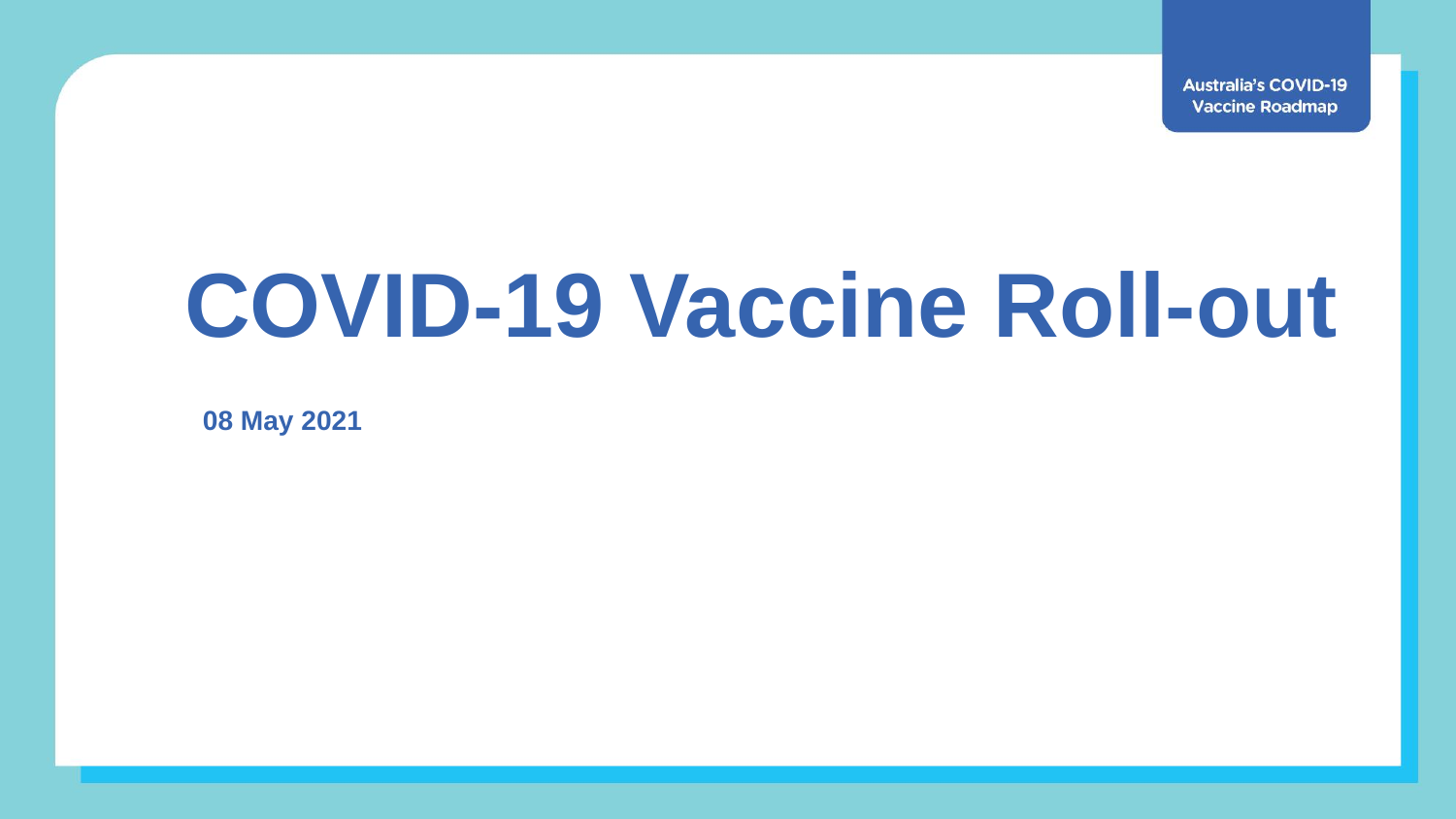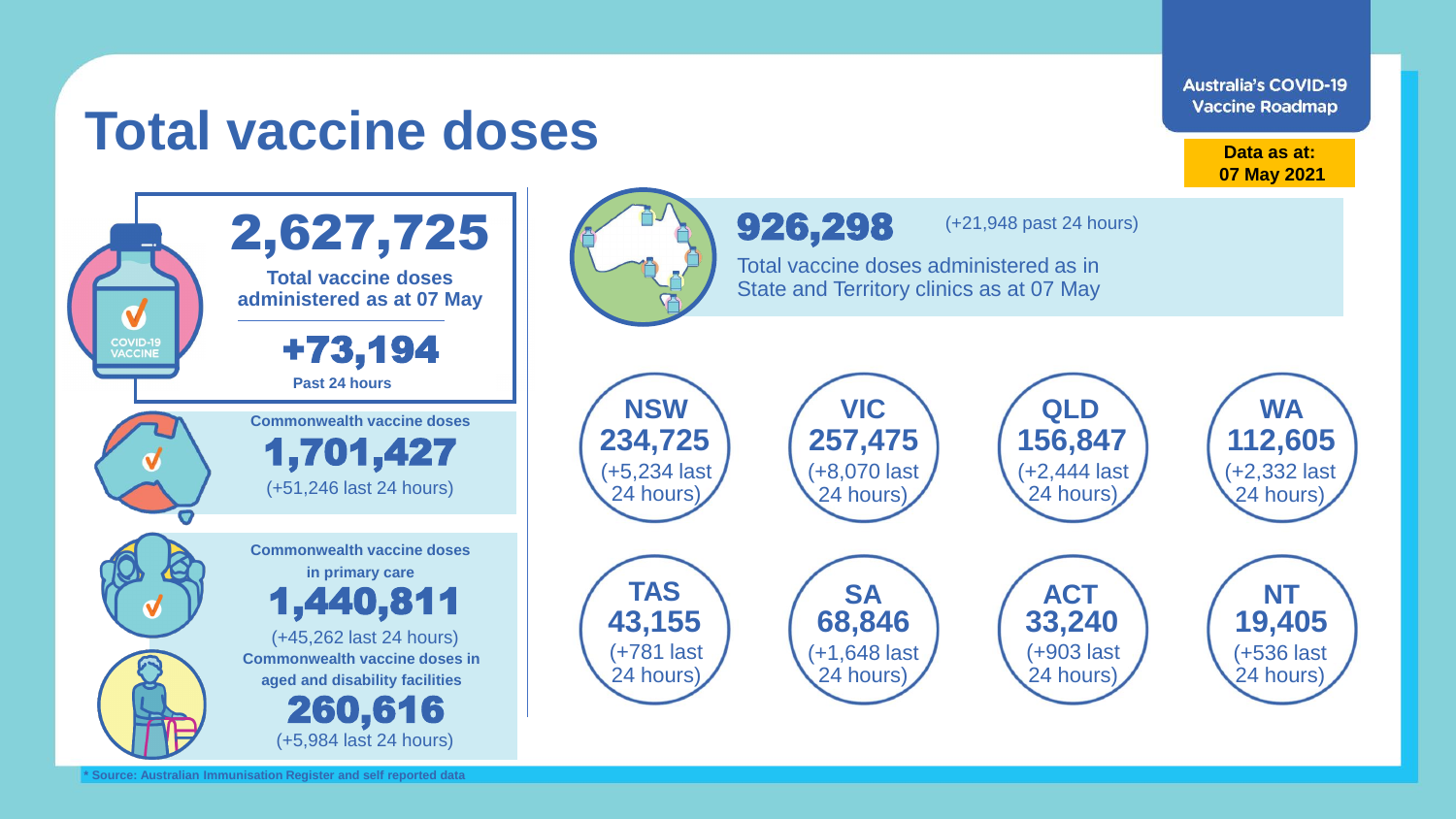

Data as at 07 May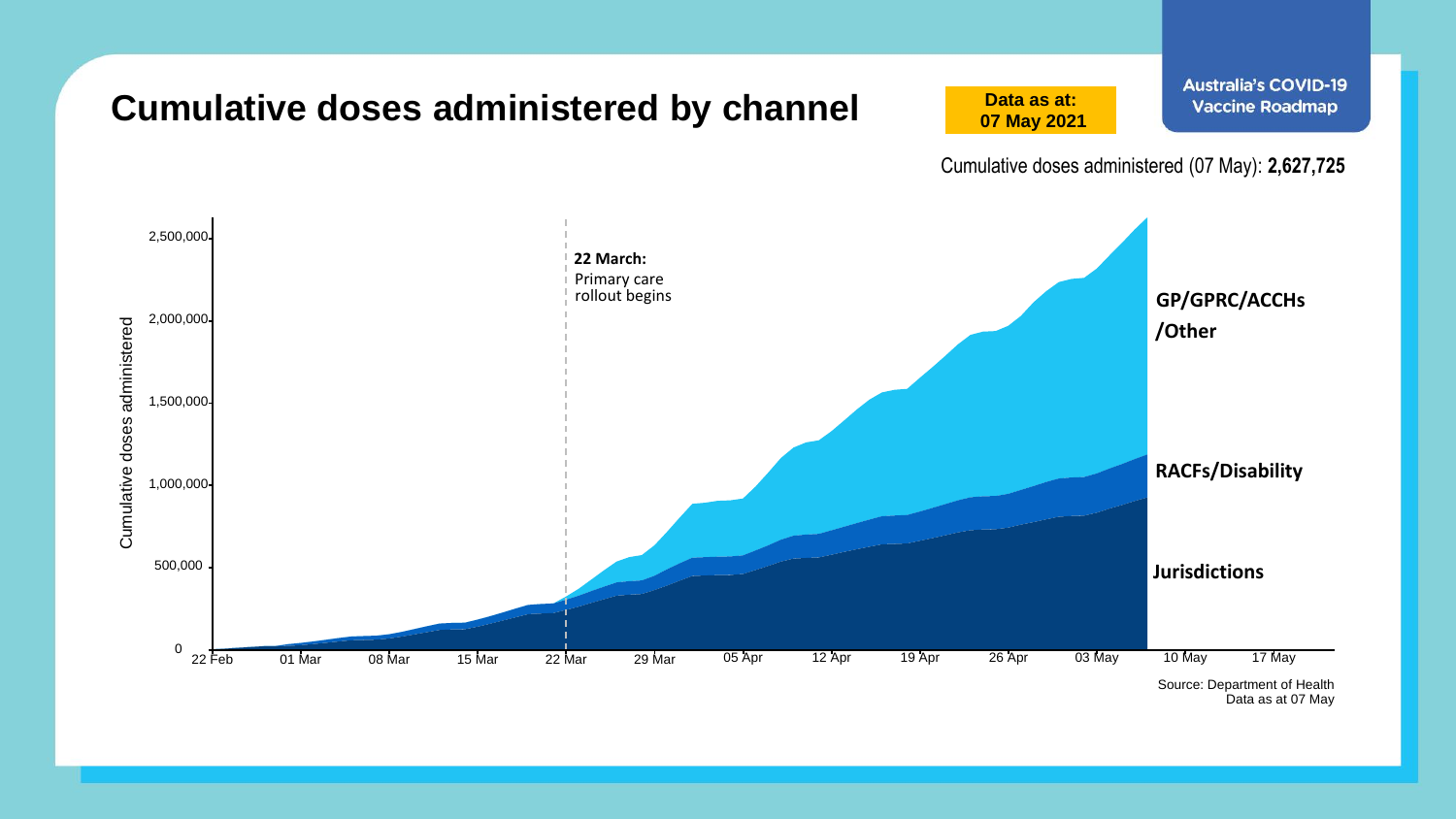## **International comparisons at equivalent stages of rollout**

**Data as at: 07 May 2021**

Cumulative doses administered (07 May): **2,627,725**

The x-axis is truncated at the length of Australia's vaccination program. Countries with intermittent reporting have had their doses per 100 imputed to Australia's current stage of rollout. Israel excluded as it is beyond scale of the graph Australia AZ announcement 30 United Kingdom: 29.3 Cumulative doses per 100 Cumulative doses per 100 United States: 24.7 Singapore: 20.8 Sweden: 11.4 20 European Union: 10.8 Germany: 10.6 Italy: 10.5 Belgium: 10.4 Australia: 10.2 10 France: 10.2 South Korea: 7.8 New Zealand: 6.0 Canada: 4.7 0 0 20 40 60 80 Days since first vaccination

> Source: Department of Health (Australia), Our World in Data (international) Latest data: 07 May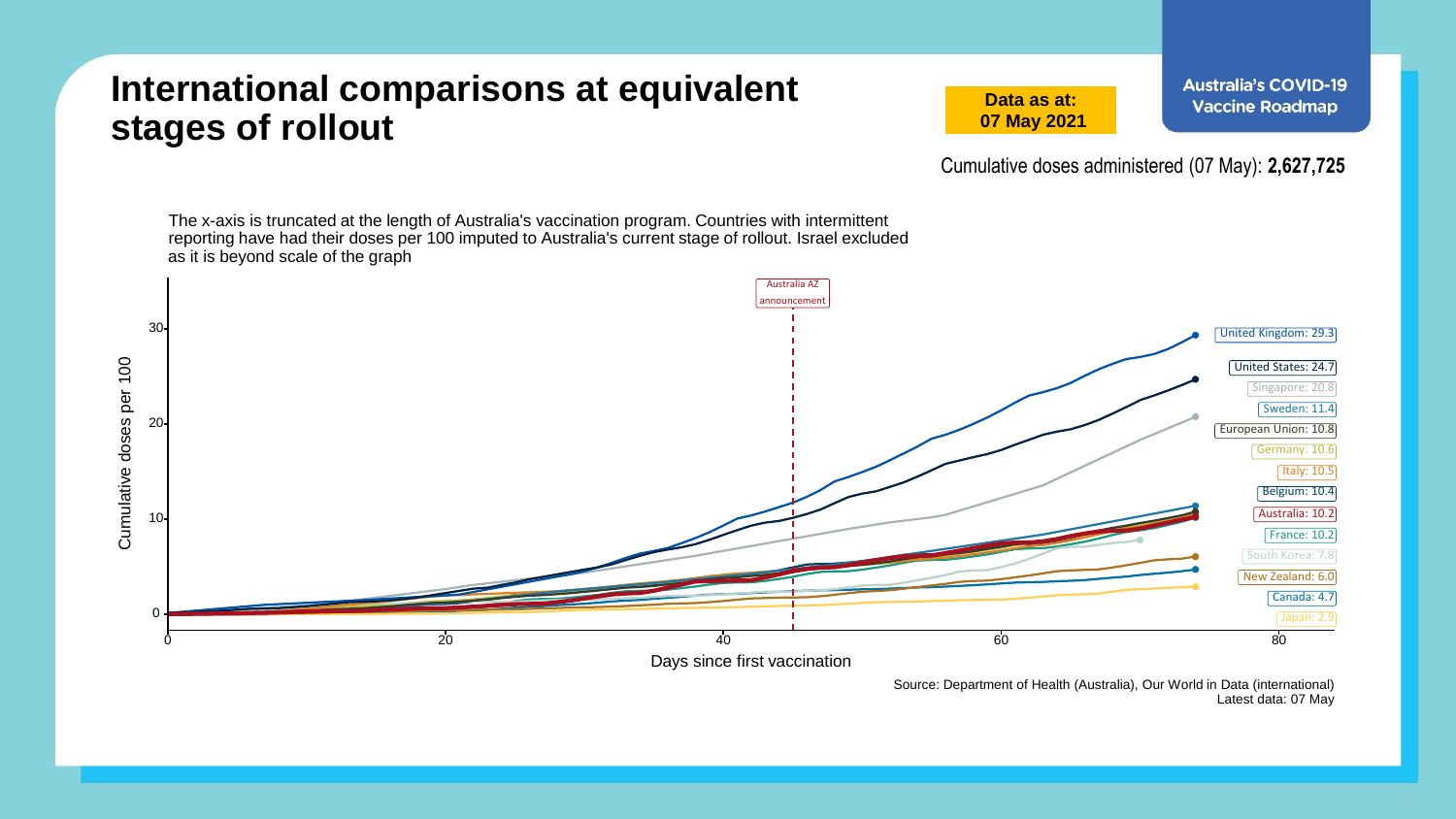## **Commonwealth aged care doses administered**

**Data as at: Data as at: 18 Apr 2021 07 May 2021**